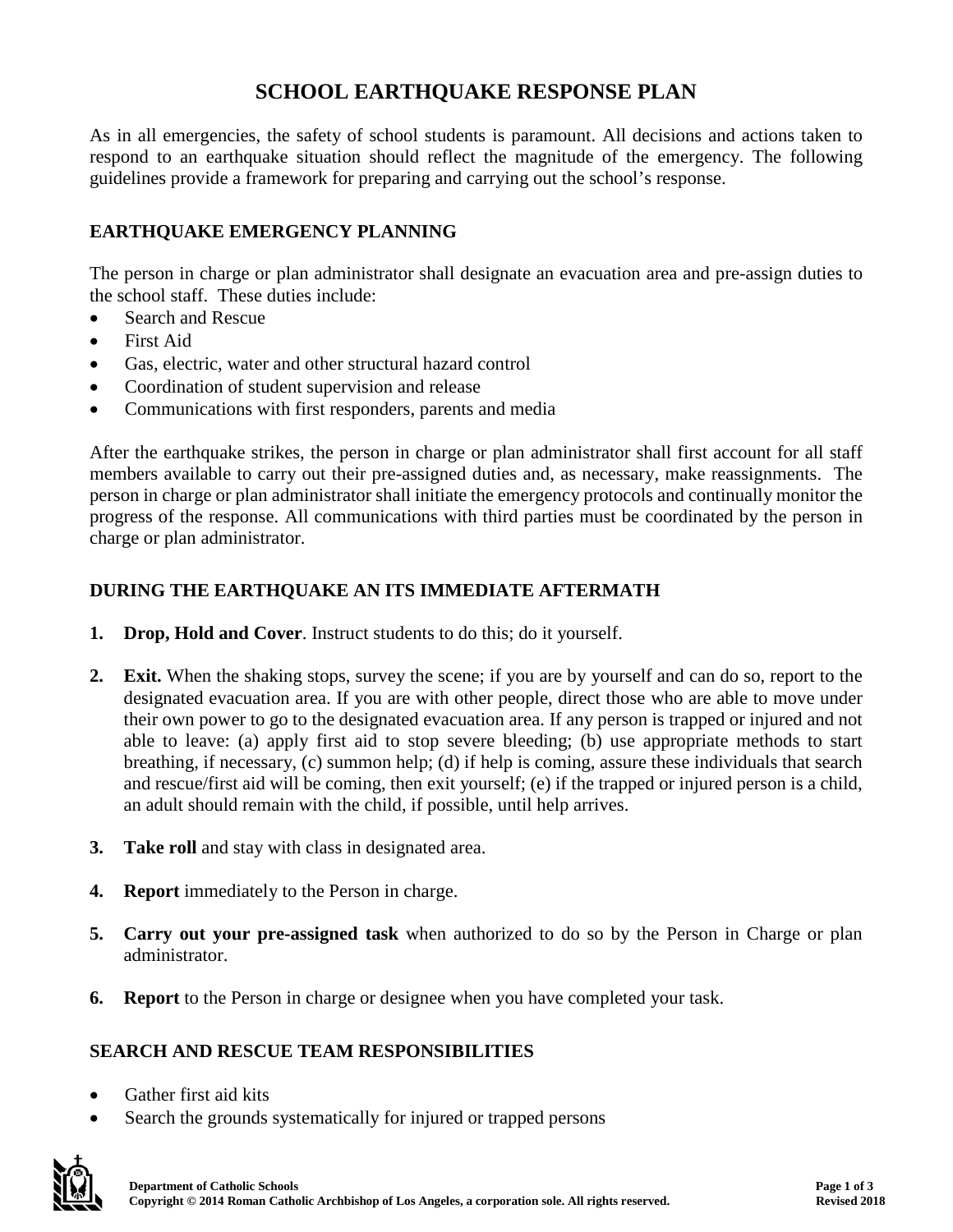- If the person is not conscious, check the vital signs and administer care as necessary
- If the injured person is not able to move on his/her own power, do not move him/her unless there is imminent danger (fire; broken and/or live power lines, etc.)
- If the injured person is able to move accompany him/her to the first-aid station
- When the entire area is checked, and you have done all you can for the injured, proceed to the First Aid Station and report to dispatcher

When the emergency is over, fill out any necessary reports.

### **FIRST AID STATION RESPONSIBILITIES**

The pre-assigned supervisor:

- Dispatches search and rescue
- Receives reports from search and rescue of the injured who cannot be moved; sends additional help as needed
- Decides who gets attention, first, second, etc. (triage)
- Provides first aid
- Informs the person in charge know if more help is needed
- Coordinates with emergency medical personnel
- Gives report to person in charge when demands permit

First Aid Station Assistants:

- Accept directions from the supervisor
- Use own training and knowledge in attending to the injured
- If assigned, go to the injured who cannot be moved
- Inform the Person in charge of what has been done in attending each injured person
- Transport injured to hospital if no emergency services available
- Carry out any other task assigned by the supervisor

# **STRUCTURAL HAZARD CONTROL RESPONSIBILITIES**

The team pre-assigned to check and control for structural hazards:

- Checks the physical plant for dangerous conditions and take action to prevent access as appropriate
- Checks for gas leaks, broken or downed power lines, water leaks, and other hazards and turn off utilities as necessary in response
- Puts out fires or report those not containable
- Reports any chemical spills, broken power lines, potential hazards, to the person in charge

# **STUDENT SUPERVISION AND RELEASE COORDINATION**

Pre-assigned gatekeepers:

- Gather the student emergency forms
- Proceed to the area designated for release of students
- Provide reassurance as necessary to families seeking information about their children
- Do not allow unaccompanied entry into school grounds for any persons other than official emergency personnel (e.g., fire, paramedics, police, utility workers)